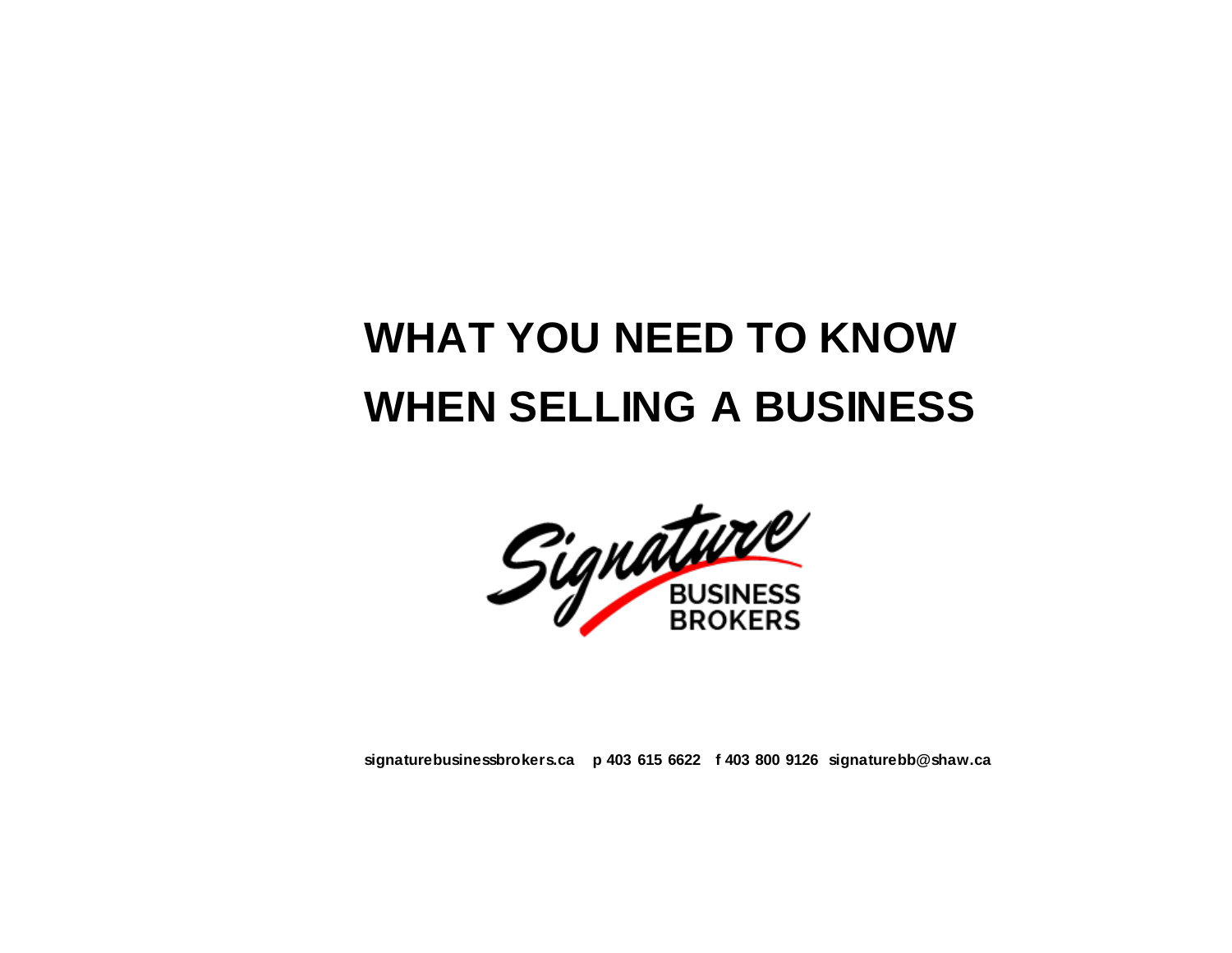

## **TABLE OF CONTENTS**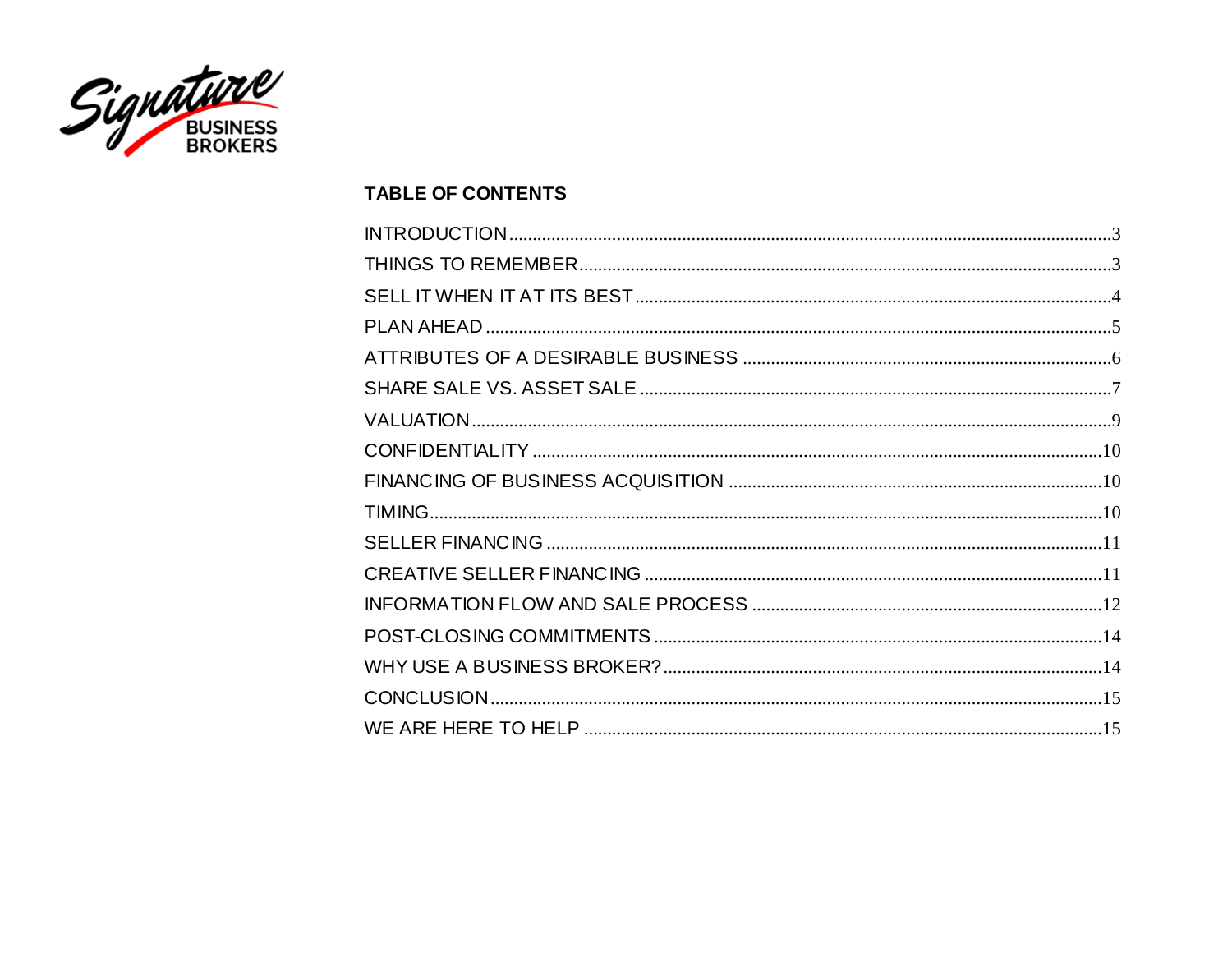<span id="page-2-0"></span>

#### **INTRODUCTION**

The dynamics of modern society have significantly impacted the long-established tradition of passing business ownership from generation to generation. Fewer and fewer businesses are being transferred from parents to children. It is becoming increasingly common for business owners to choose to sell their businesses to a third party.

The majority of entrepreneurs, however, do not think about selling their businesses when they start them. With the excitement of a new venture, most business owners focus the majority of their energy and efforts on growing their business and achieving growth and expansion milestones.

Selling a business is a more complex process than many may think. In this eBook we would like to address the most commonly raised questions that business owners have when it comes to selling their businesses.

# **THINGS TO REMEMBER**

There are many reasons why business owners decide to sell their businesses: retirement, relocation, health issues, a tragedy in the family, burn out, etc. All of these, however, are related to a decision to change one's existing lifestyle.

<span id="page-2-1"></span>*It is important, when selling a business, to position it as attractively as possible to fit the lifestyle of the prospective buyers.*

From the buyer's point of view, the decision to buy a business is most often a lifestyle-change decision as well. Although the financial rewards of running a business are very important, the lifestyle associated with running a business is often the most important aspect for a buyer.

It is important, therefore, when selling a business, to position it as attractively as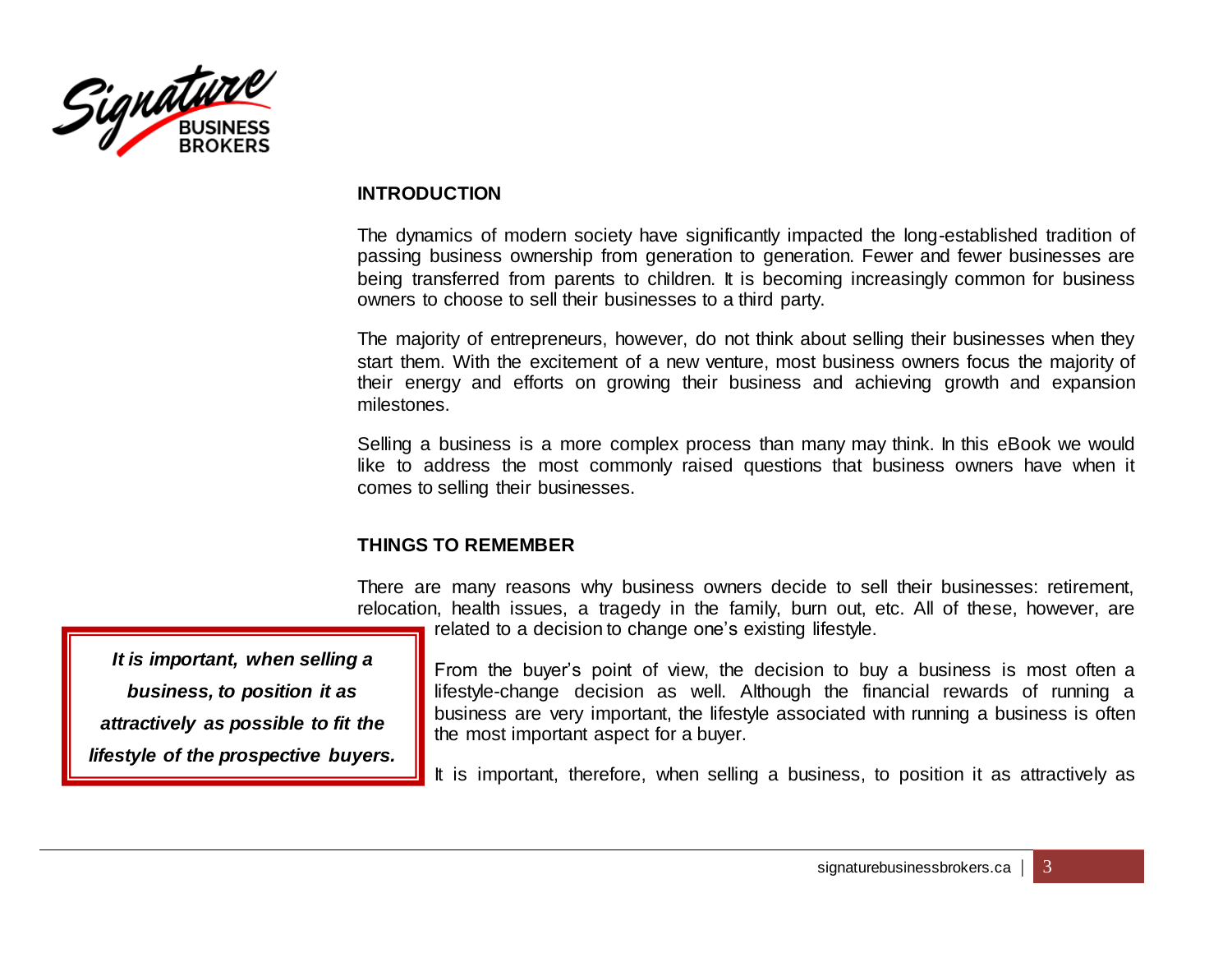

possible to fit the lifestyle of prospective buyers. Very often the lifestyle associated with a particular business is ingrained in the nature of the business. Even in the most demanding businesses, a lot can be done to make it more "attractive".

Although general economic and market conditions definitely impact the "saleability" of a business, a lot can be done to attractively position a business for sale. Careful advance planning and preparation are strongly recommended before putting up the business for sale. In most cases, the areas that need to be addressed are: books and records, operating efficiencies and redundant costs, owning vs. leasing equipment and other fixed assets, operational and safety manuals and policies, and human resources.

It is often assumed that the process of selling a business is very similar to the process of selling real estate. Although there are similarities, businesses and real estate are quite different in nature. They each have significantly different associated risks and, as a result, different valuation and return expectations.

*…well-run profitable businesses are always in demand. …do everything in your power to keep the business at its best!*

#### <span id="page-3-0"></span>**SELL IT WHEN IT'S AT ITS BEST**

The best time to sell a business is when the general economy is doing great, customers have a high confidence level and the business doing well and growing. Although the state of the economy and general level of customer confidence are outside of our control, well-run profitable businesses are always in demand. So regardless of the reason for selling your business, do everything in your power to keep the business performing at its best!

Too often the business owners who have decided to sell their businesses "slow down" in preparation for retirement, or focus their energy on the marketing and sale of the business instead of maintaining efficient operations and business growth. This is the worst mistake that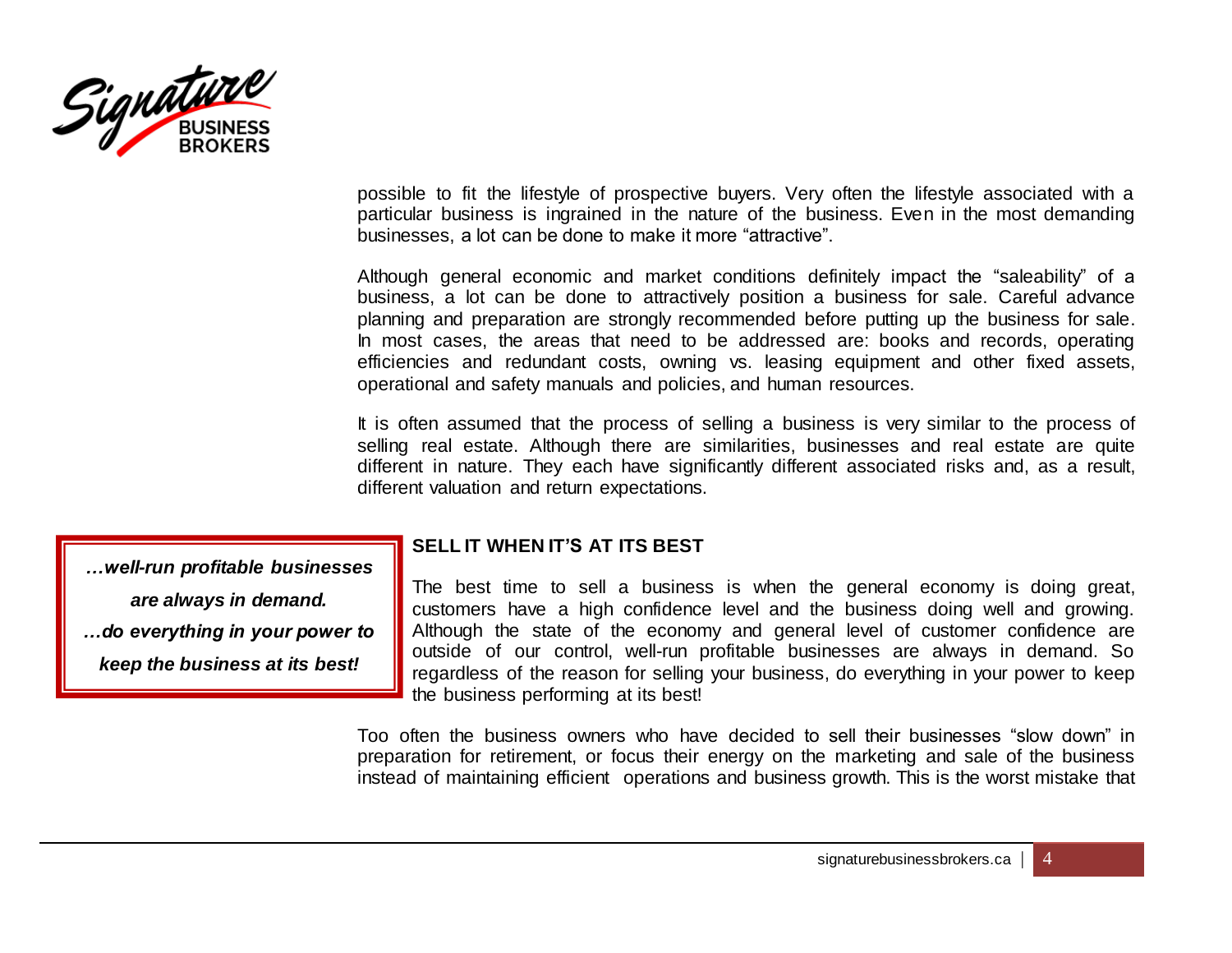

you can make before selling and it will cost you dearly when an interested buyery comes along.

*Preplanning is one way that smart business owners maximize their return when selling their business.*

# <span id="page-4-0"></span>**PLAN AHEAD**

Preplanning is one way that smart business owners can maximize their return when selling their business. When it comes to selling, a business is a product and its financial and operational records will result in its being deemed either a desirable prize or a distress item to be acquired only at a bargain price.

Here are a few things you can do to positively position your business for sale:

- It is extremely important to have well-organized books and records. If you don't already have these, arrange a professionally prepared set of financial statements, preferably for the past five years, but as a minimum – for the past three years.
- If your business utilizes leased premises, make sure the lease is transferrable and the lease rate is comparable with current market rates. If the premises are owned, get them appraised and consider offering buyers the option to lease them from you instead of buying them outright together with the business.
- Review your business expenses and see if they can be reduced. If you lease vehicles or other equipment, consider purchasing them. This will increase your asset base and will lower your recurring expenses.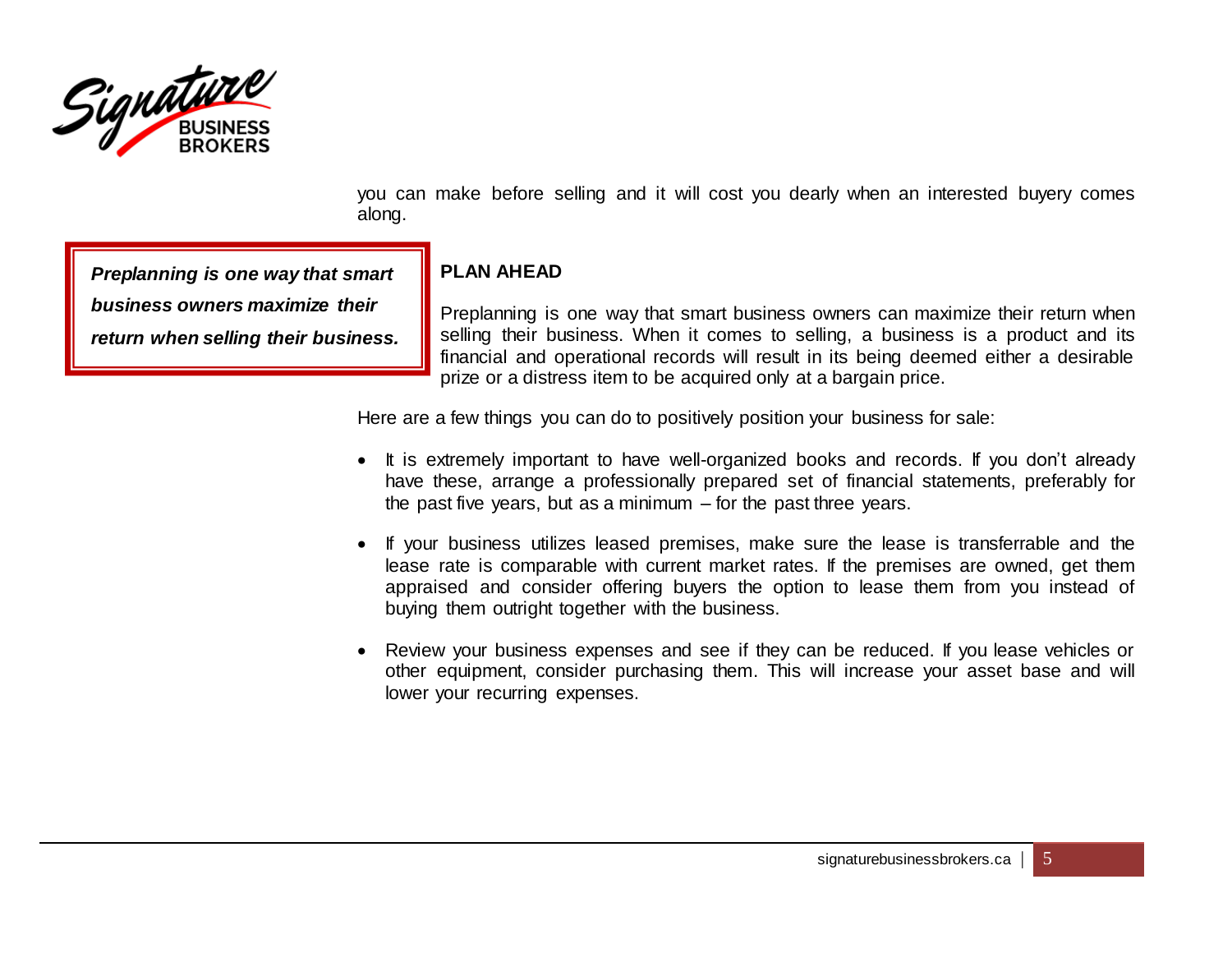<span id="page-5-0"></span>

## **ATTRIBUTES OF A DESIRABLE BUSINESS**

When the decision is made to sell a business, it is always important to remember what prospective buyers are looking for. The following is a checklist of characteristics that the majority of buyers would consider desirable:

- $\Box$  The business is profitable and trending towards continuing profitability.
- $\Box$  There has been proven revenue growth over the past 4-5 years.
- □ The asking price makes economic sense.
- $\Box$  The location is desirable, unless relocatable.
- □ The business has detailed and accurate financial information.
- $\Box$  There is significant operational history and brand recognition.
- $\Box$  The business is scalable.
- $\Box$  The seller is prepared to carry back a portion of the purchase price (seller financing).
- $\Box$  If the premises are leased, the lease is transferable and extendable at a reasonable rate.
- $\Box$  If there are equipment leases, they are assignable to a qualified buyer.
- $\Box$  The business is not too equipment/inventory heavy.
- $\Box$  The business has trained management and employees that are interested in staying on with the new owner.
- $\Box$  If the business is a franchise, the Franchise Agreement is transferable at a reasonable rate.
- $\Box$  The business/operating processes are transferable and not too specialized.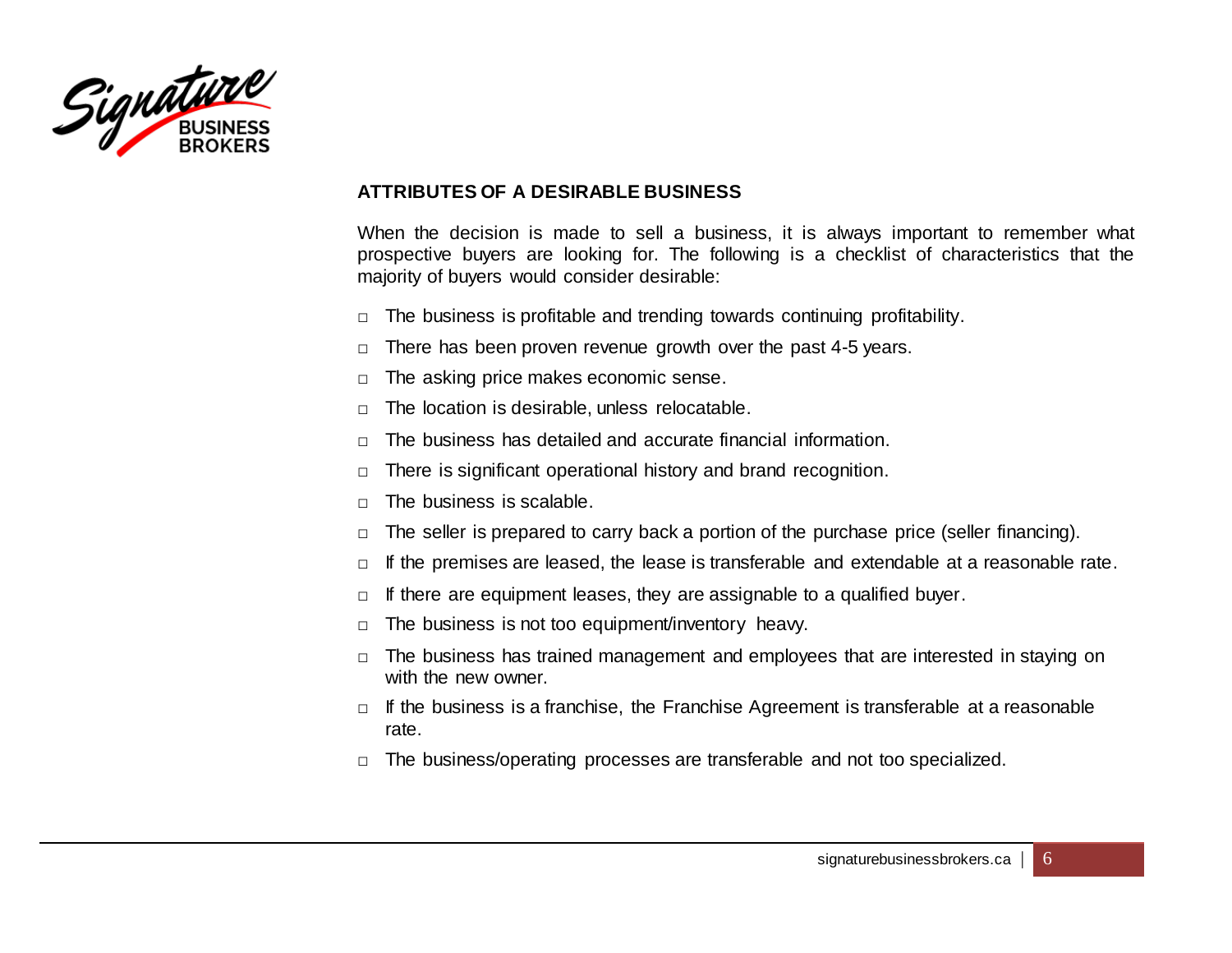<span id="page-6-0"></span>

- $\Box$  There is operational capacity without the owner being present.
- $\Box$  The business holds a competitive position in the market.
- $\Box$  There are high barriers to entry.
- $\Box$  The business is for sale on an asset-sale basis vs. a share-sale basis.

Although very few businesses will possess all of these characteristics, the presence of at least 6-7 of these is critical.

# **SHARE SALE VS. ASSET SALE**

Every incorporated business can be sold either in the form of a share sale or asset sale transaction. In a share sale transaction, all issued and outstanding shares of the existing corporation are transferred from the seller to the buyer. Typically, this consists of everything on the balance sheet, including cash, accounts receivable, accounts payable, assets and liabilities.

In an asset sale transaction, all agreed-upon assets of the business are transferred from the corporation controlled by the seller to the corporation controlled by the buyer. In most asset sale transactions, all tangible and intangible assets are transferred, including the name of the business, telephone number(s), customer lists, etc.

Both types of transactions have their own advantages and disadvantages.

Share sale **advantages** to the buyer:

- Established credit with suppliers
- Contracts and leases are in place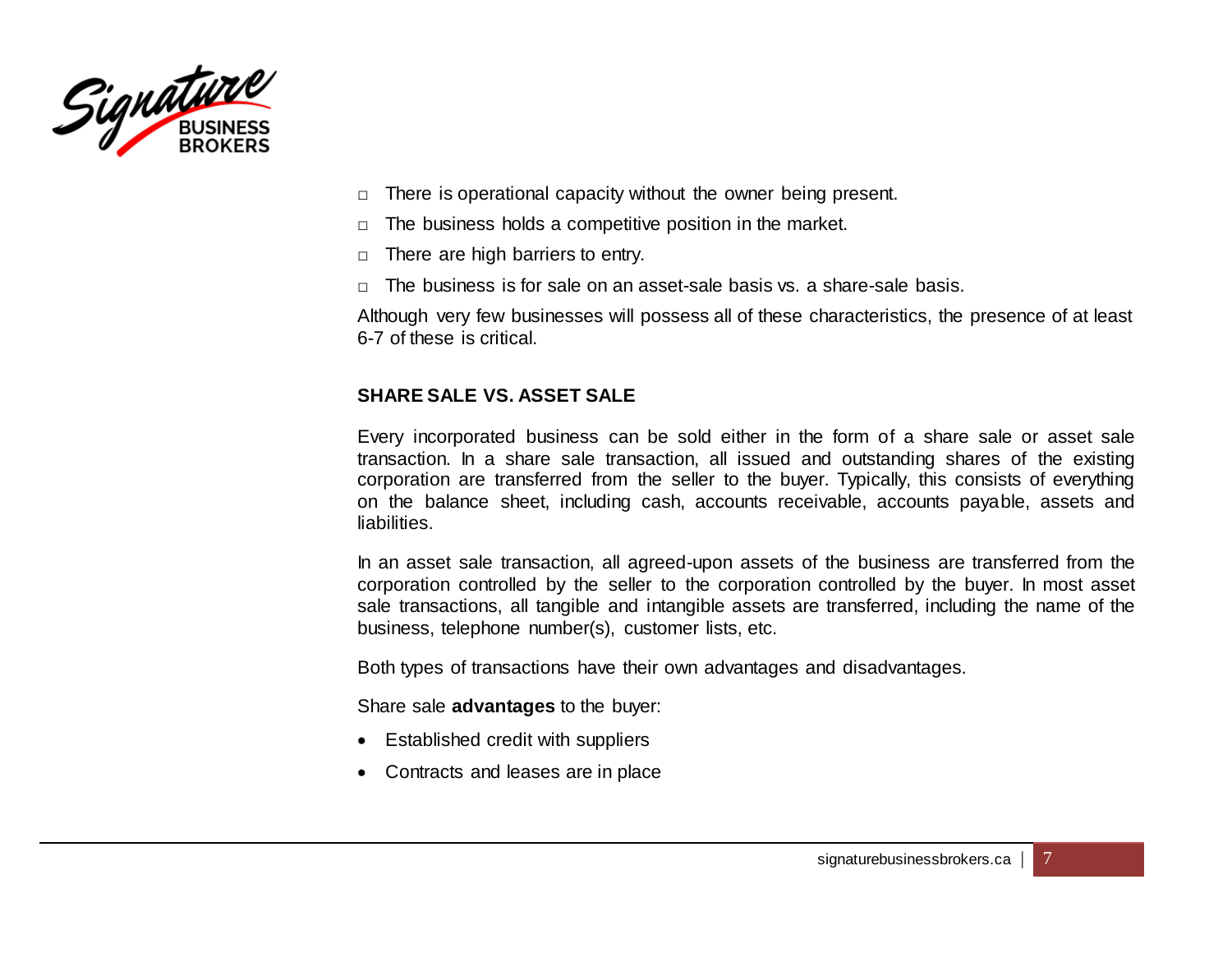

- Employees are in place with employment agreements
- WCB rates are established
- Corporate, tax, and employment numbers and documentation are in place and remain the same

Share sale **disadvantages** to the buyer:

- Legal, financial and tax "contingent liability" of the corporation prior to the purchase
- Assets are often fully depreciated on the books
- Tends to be a more complex and more expensive transaction to close from legal and accounting points of view

The major potential benefit of a share sale transaction to a seller is the potential ability to

*Remember, the majority of buyers prefer an asset sale.*

utilize a lifetime capital gains exemption if qualified. It is strongly recommended to consult an accountant or a tax lawyer before positioning a business for sale in order to determine the eligibility and actual benefit of a capital gains exemption. Remember, the majority of buyers prefer an asset sale.

Asset sale **advantages** to the buyer:

- No "contingent liability" of the corporation prior to the purchase
- No liability for employees
- Step up in the cost base of the purchased assets (allows the buyer to increase the value of the fixed assets to their market value and take advantage of higher depreciation amounts applied against the taxable income)
- "Clean" credit, WCB, etc.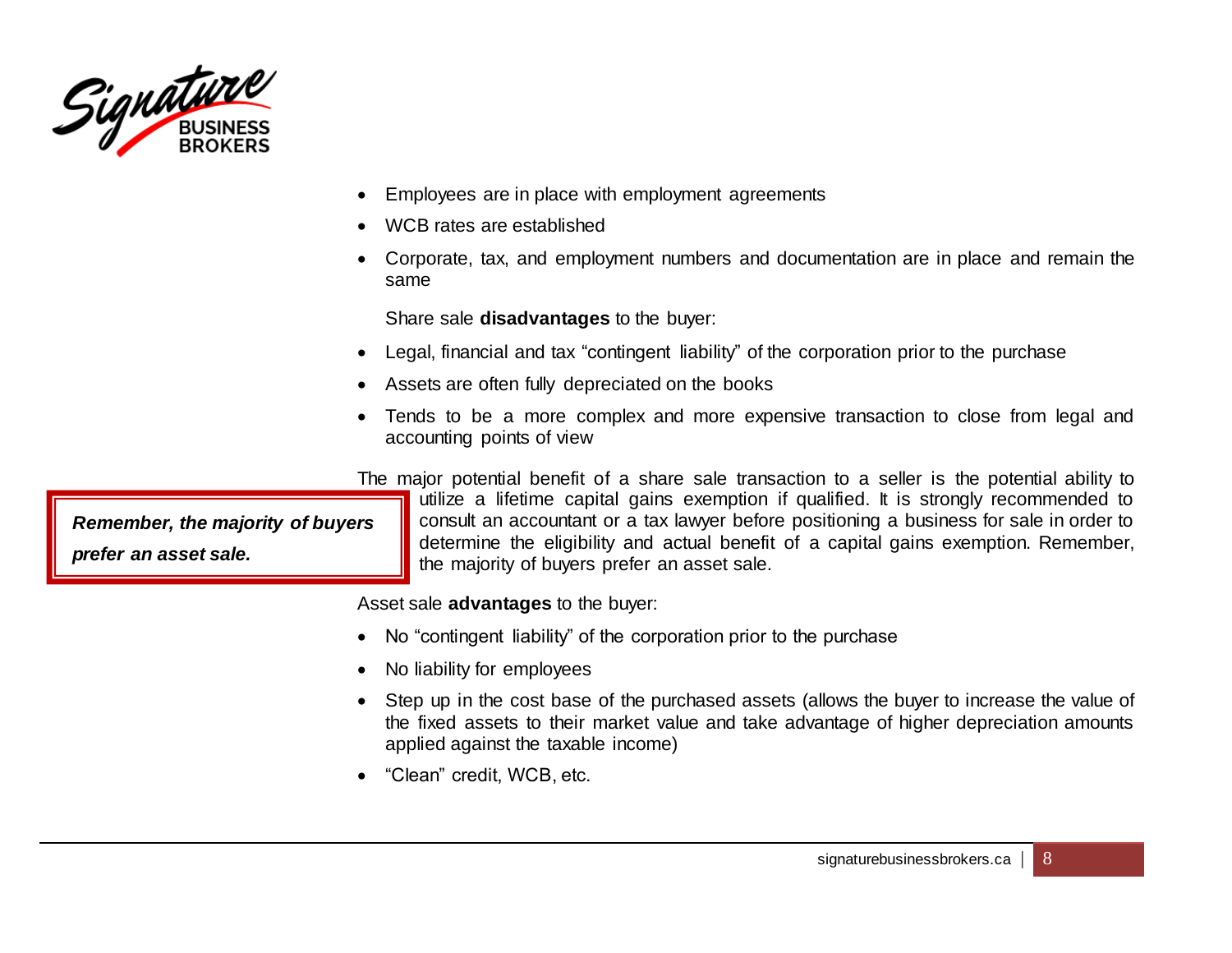

Asset sale **disadvantages** to the buyer:

- No established credit with suppliers
- Need to "re-hire" employees
- Need to negotiate the transfer of contracts and leases

# **VALUATION**

<span id="page-8-0"></span>*It is always more beneficial, from a valuation point of view, to own equipment and other fixed assets rather than to lease them.*

Although there are a number of different approaches that are used to evaluate businesses, two methods are most commonly used in valuating small businesses: the asset-based approach and the earnings-based approach.

With the asset-based approach, three types of assets are valued: inventory, fixed assets and goodwill. Inventory is valued at "landed cost" (cost of inventory plus shipping, customs clearance, etc.). Fixed assets are valued at "used replacement value" in an asset sale and at "net book value" in a share sale transaction. Goodwill

is valued by applying a multiplier to a seller's discretionary earnings (adjusted net profit).

When using the earnings-based approach, the value of fixed assets is disregarded and the value of the business is determined by applying a multiplier (typically a higher multiplier than when using the asset-based approach) to a seller's discretionary earnings (adjusted net profit).

With each method, additional adjustments are made based on the specific nature of a particular business.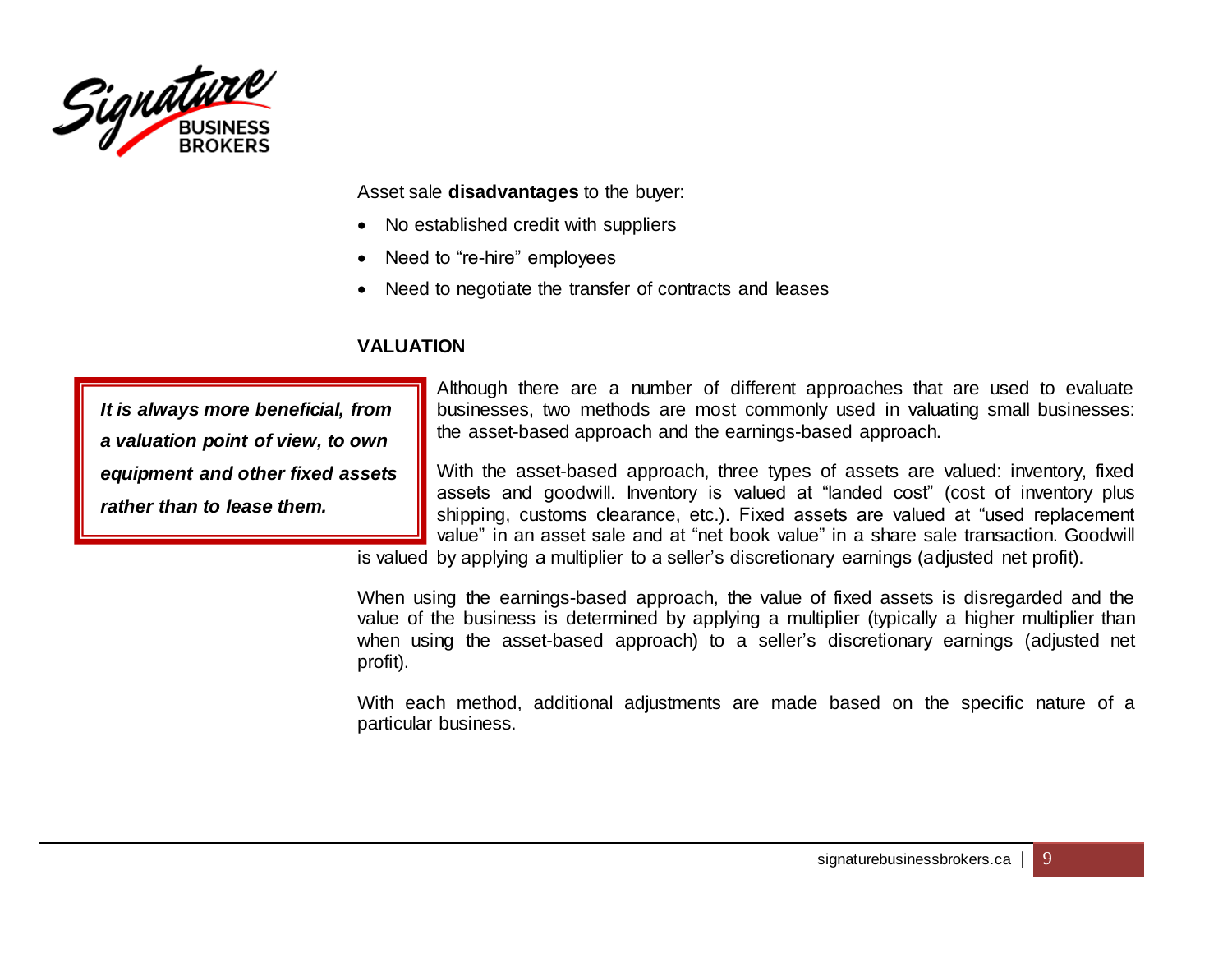

It is always more beneficial from a valuation point of view to own equipment and other fixed assets rather than to lease them.

# **CONFIDENTIALITY**

<span id="page-9-0"></span>*…the unnecessary disclosure… may cause serious damage to the business.*

Confidentiality is a very important part of the sale process. There is a very fine balance between how many buyer prospects learn about the fact that the business is for sale and the amount of proprietary and financial information that is disclosed to them. If not handled properly, the unnecessary disclosure of financial and proprietary information may cause serious damage to the business, as it can impact relationships with competitors, customers, suppliers, and employees.

# **FINANCING OF BUSINESS ACQUISITION**

<span id="page-9-1"></span>*…the options for third-party financing when purchasing a business are very limited.*

Unlike the acquisition of real estate, the options for third-party financing when purchasing a business are very limited. Although most financial institutions have various products for small business acquisition and expansion, most hinge on the ability to have collateral and on the personal balance sheet of the borrower. As a result, in most cases financing comes from the buyer's own capital and from seller financing.

# **TIMING**

<span id="page-9-2"></span>*On average, it takes nine* 

*months to sell a business…*

On average, it takes nine months to sell a business in North America, with some businesses selling as soon as they hit the market and some being listed for more than a year and never selling. There are a number of things that impact the time it takes to sell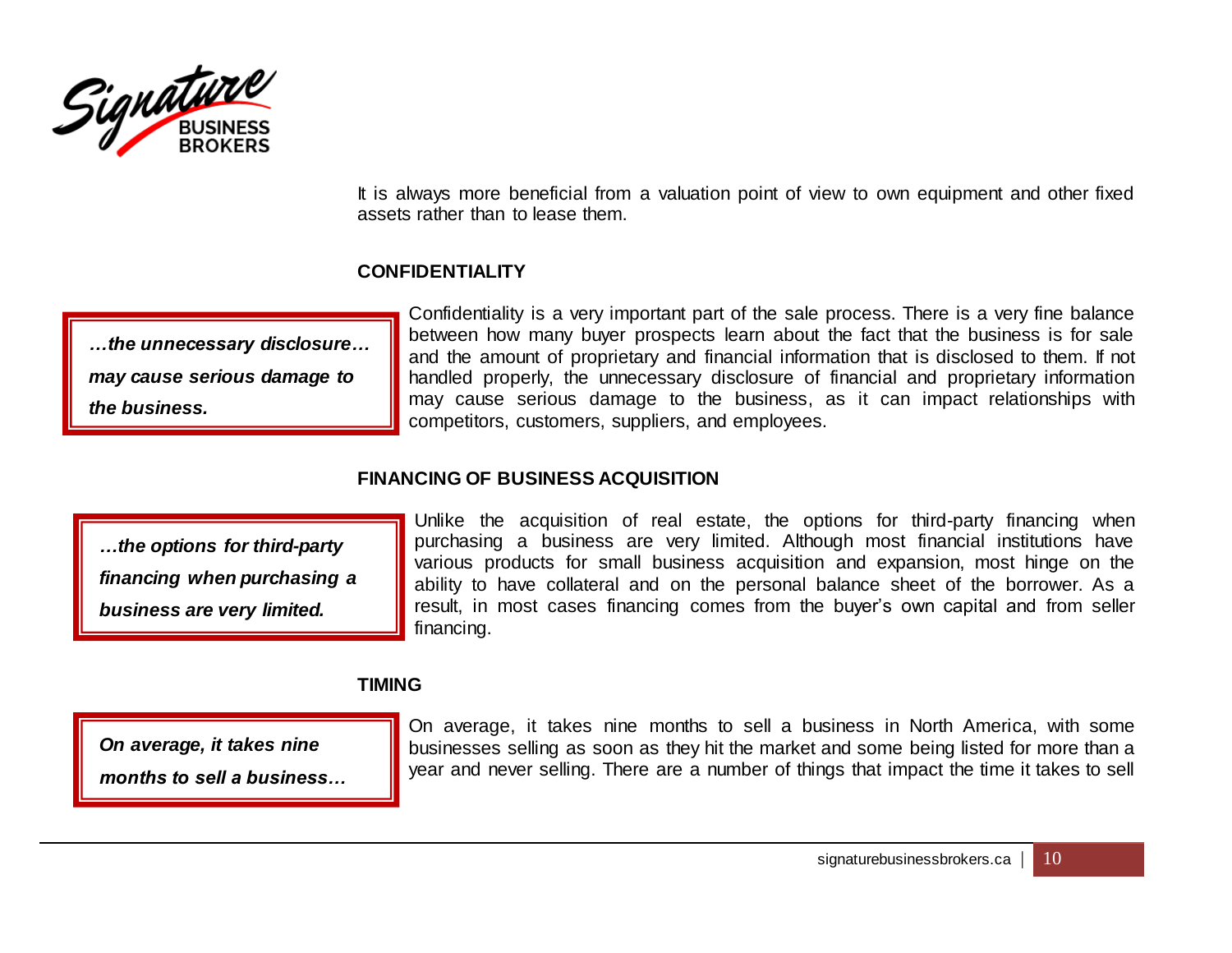

a business but the two most common factors are price and terms. The lower the price, the faster businesses tend to sell. When we refer to terms, we mean the terms that dictate how the purchase price will be paid and in most cases this involves an element of seller financing (or seller carry back).

# **SELLER FINANCING**

There are two main reasons you should to consider offering seller financing:

- It will increase the pool of potential buyers who can afford to purchase your business.
- It provides a buyer with a greater level of confidence in purchasing the business when they know that you have a financial interest in the buyer's future success.

<span id="page-10-0"></span>*Buyer prospects who can only afford to purchase a smaller business will often need the leverage of seller financing.*

Keep in mind that buyer prospects with substantial cash have the opportunity to leverage their way into many other available businesses, and often significantly larger businesses. Buyer prospects who can only afford to purchase a smaller business will often need the leverage of seller financing.

# <span id="page-10-1"></span>**CREATIVE SELLER FINANCING**

In addition to carrying back of a portion of the purchase price for qualified buyers, there are other ways that you can help buyers to leverage their way into purchasing your business. These include:

- Allowing the buyer to assume accounts payables
- Allowing the buyer to assume conditional sales contracts (i.e. car payments, etc.)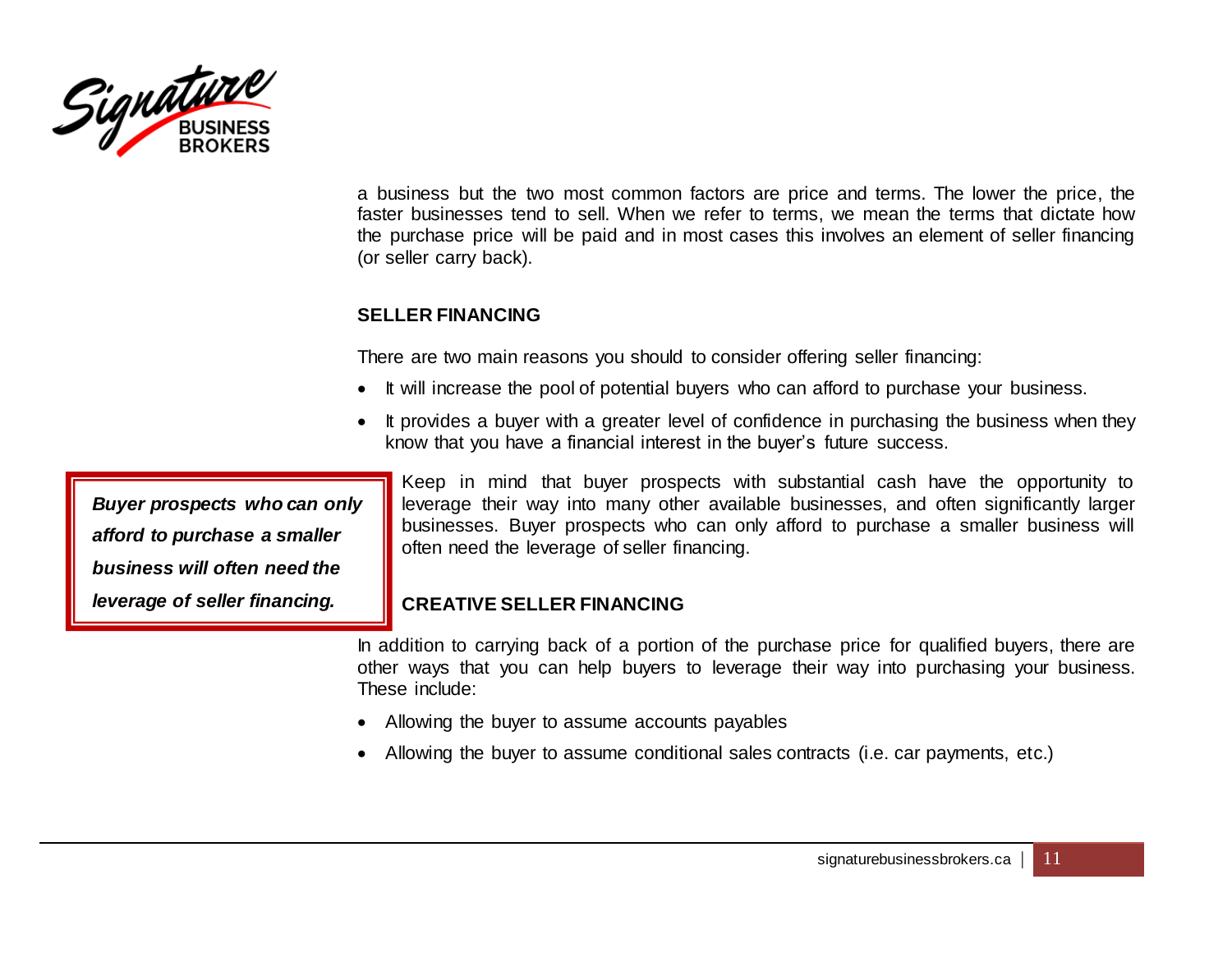<span id="page-11-0"></span>

- Allowing the buyer to assume payments on insurance and/or benefits programs
- Allowing the buyer to assume debt service payments on some assets

#### **INFORMATION FLOW AND SALE PROCESS**

Depending on the parties involved the sale process will vary slightly but in most cases the following steps will take place:

#### Advertising and Marketing

A business broker advertises his/her client's business opportunity through various means of advertising locally, nationally and internationally, and exposes the listing to an opt-in database of pre-qualified buyers.

#### Initial Inquiry

An interested party inquires on the business listing via e-mail or by phone. The broker collects very preliminary information from the buyer prospect in order to understand in very broad terms if the business opportunity would be a good fit for the person or entity and asks the buyer prospect to fill in, sign and submit a Non-Disclosure Agreement. Statistically, only 35% – 40% of buyer prospects submit the Non-Disclosure Agreement.

#### Information Package

Once the Non-Disclosure Agreement is received, the broker provides the interested party with a comprehensive information package on the business opportunity, which includes the name and address of the business, information about the industry, competition, competitive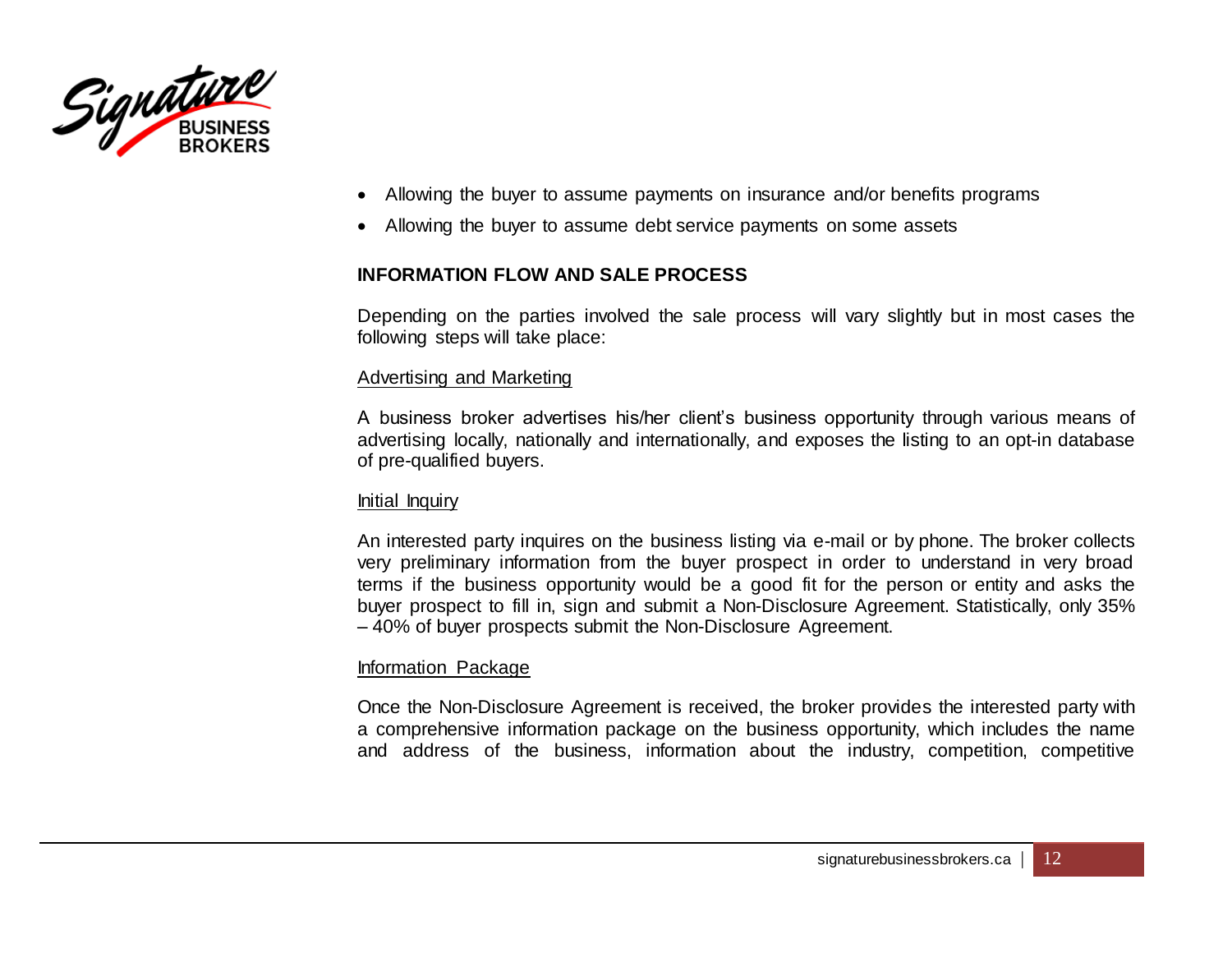

advantages, operations, clientele, growth opportunities, buyer qualifications, equipment, etc., as well as general financial information and historical financial performance.

#### Buyer Pre-Qualification

If the buyer prospect is still interested in the business opportunity after reviewing the information package, they are asked to submit a pre-qualification form. Only 5% - 10% of all buyer prospects take this step. Of those who do, only 2%-3% clearly demonstrate their ability to successfully acquire and run the business.

#### Meeting between Seller and Buyer

With the seller's permission, the broker arranges an introductory meeting between the seller and the buyer and releases detailed financial information to the buyer. Most of the time, a follow-up meeting between the parties is arranged after the buyer has had a chance to review and analyze all the information collected on the business.

#### Offer to Purchase

The next step in the process is a submission of a conditional Offer to Purchase, together with a fully-refundable business deposit. The Offer to Purchase normally includes a number of conditions with time periods for their removal. The terms and conditions of the Offer to Purchase can be negotiated by the parties.

#### Due Diligence

Only after both parties agree on the terms and conditions of the Offer to Purchase, the buyer begins his/her due diligence. As the buyer moves along with the due diligence, the conditions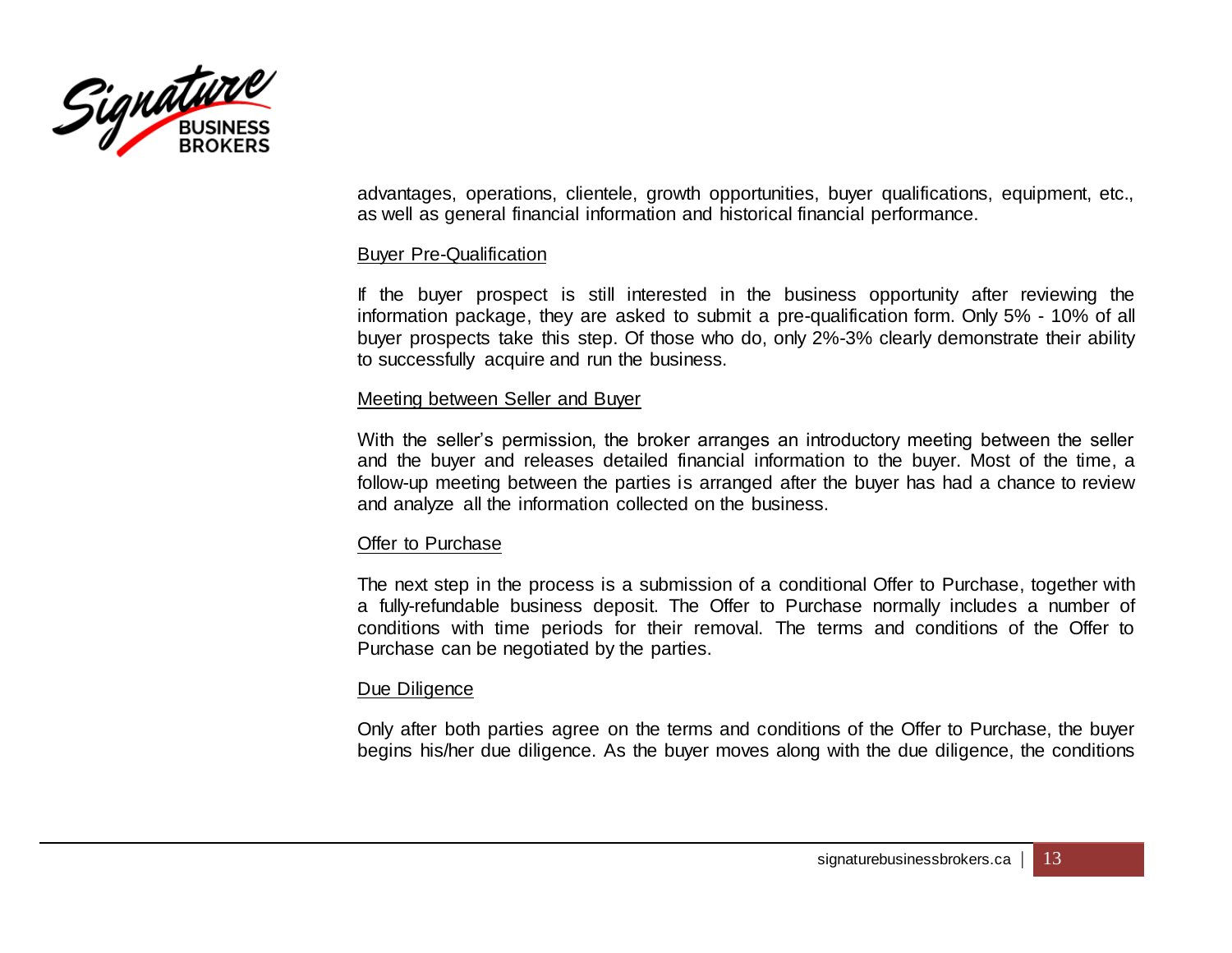

are removed. The Offer to Purchase becomes binding to both parties and the business deposit becomes non-refundable when the last condition is removed.

#### **Closing**

After all conditions are removed, the seller and the buyer pass all information to their lawyers for closing. The buyer's lawyer normally drafts the final Asset/Share Purchase Agreement and provides the draft to the seller's lawyer for review. After all details of the final Purchase Agreement are worked out, the parties move to closing and the distribution of funds.

# **POST-CLOSING COMMITMENTS**

The seller's involvement with the business rarely ends at closing. In most cases, the seller commits to a training period to accommodate a smooth transition of the business. Sometimes the seller stays onboard as an employee or consultant. In most cases, the seller commits to a non-competition clause. If there is seller financing in place, the buyer will begin fulfilling his/her commitments as to repayment of the seller financing.

# **WHY USE A BUSINESS BROKER?**

There are many reasons to hire a professional business broker to assist in selling a business, but this one reason alone may be the most important: 99% of buyer prospects never buy a business! Once the decision to sell a business is made, it is extremely important for the seller to stay focused on the operations of the business and to increase the bottom-line profitability if possible. A professional business broker knows how to sort through many non-qualified buyer prospects to find the few who have the right skills,

<span id="page-13-1"></span><span id="page-13-0"></span>*99% of buyer prospects never buy a business!*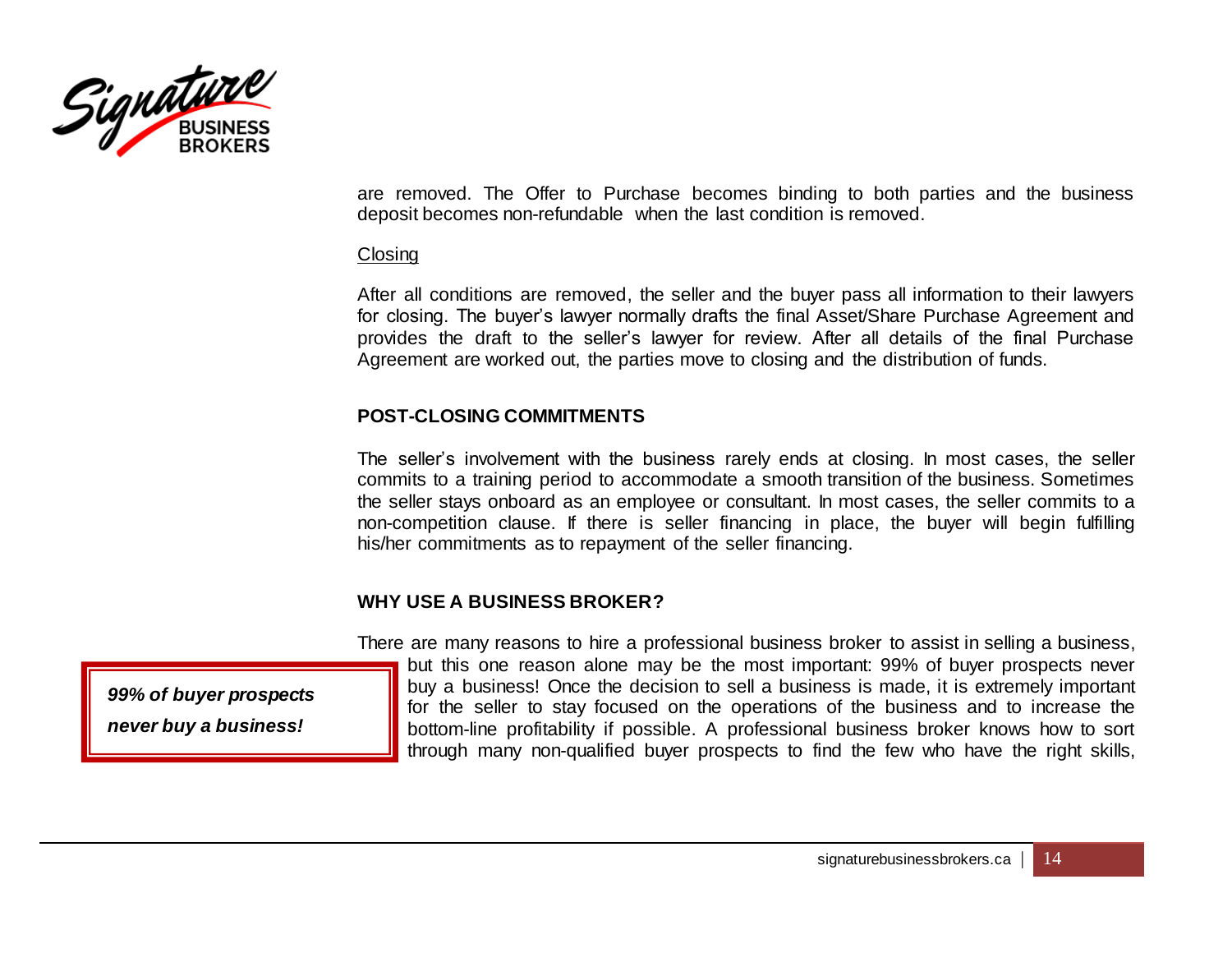

experience and financial means to successfully purchase and operate your business, so that you do not need to spend time on this.

Another very important reason to use the services of a professional business broker is to insure confidentiality, as a breach of confidentiality around the sale of a business may have an extremely negative impact on your business.

# **CONCLUSION**

Since selling a business is often a lengthy and complex process, it is important to know what to expect during this process, to set realistic expectations and to focus on the operations and growth of the business, as this is what buyers are looking for.

<span id="page-14-1"></span><span id="page-14-0"></span>*…set up realistic expectations and focus on operations and growth of the business…*

The seller, who takes a casual approach to selling or who waits for the "right" buyer to come along and offer the "right" price usually loses. In most of these cases a sale does not take place and confidentiality around the sale of the business is broken. Preparation and planning ahead when selling a business provide for successfull financial and emotional outcomes.

# **WE ARE HERE TO HELP**

Signature Business Brokers is a full-service Business Brokerage that offers businesses for sale in Alberta, Canada. We specialize in valuating, listing, marketing and selling existing